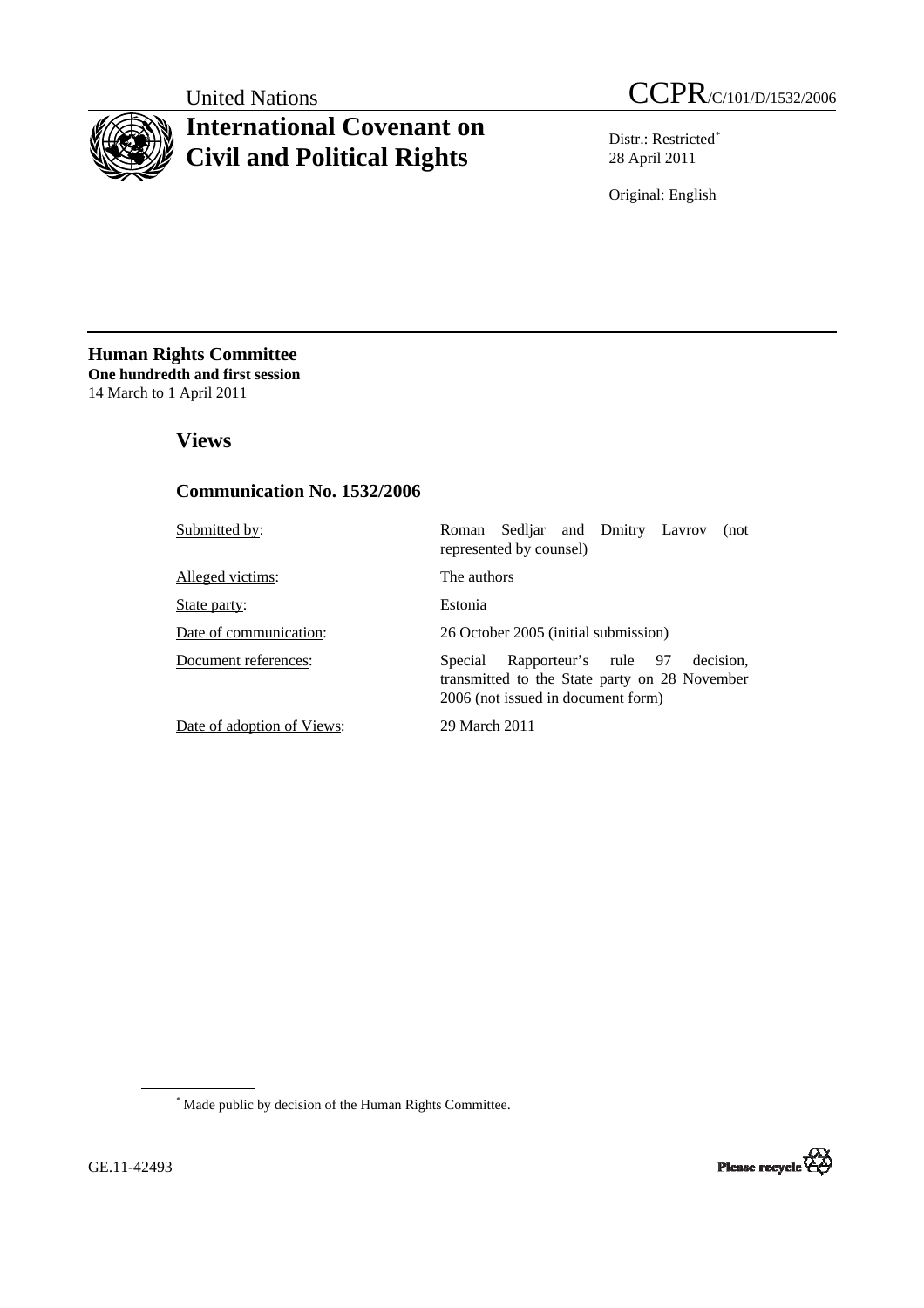| Subject matter:                    | Conviction of the authors in violation of fair trial<br>guarantees                                                                                  |
|------------------------------------|-----------------------------------------------------------------------------------------------------------------------------------------------------|
| Substantive issues:                | Fair hearing, right to be presumed innocent,<br>right to defend oneself through legal assistance<br>of his own choosing, right to examine witnesses |
| <i>Procedural issues:</i>          | Same matter being examined under another<br>procedure of international investigation or<br>settlement                                               |
| Articles of the Covenant:          | Article 14, paragraphs $1, 2, 3(b)$ , (d), (e)                                                                                                      |
| Articles of the Optional Protocol: | Article 2, article 5, paragraph (2) (a)                                                                                                             |

On 29 March 2011, the Human Rights Committee adopted the annexed text as the Committee's Views under article 5, paragraph 4, of the Optional Protocol in respect of communication No. 1532/2006.

[Annex]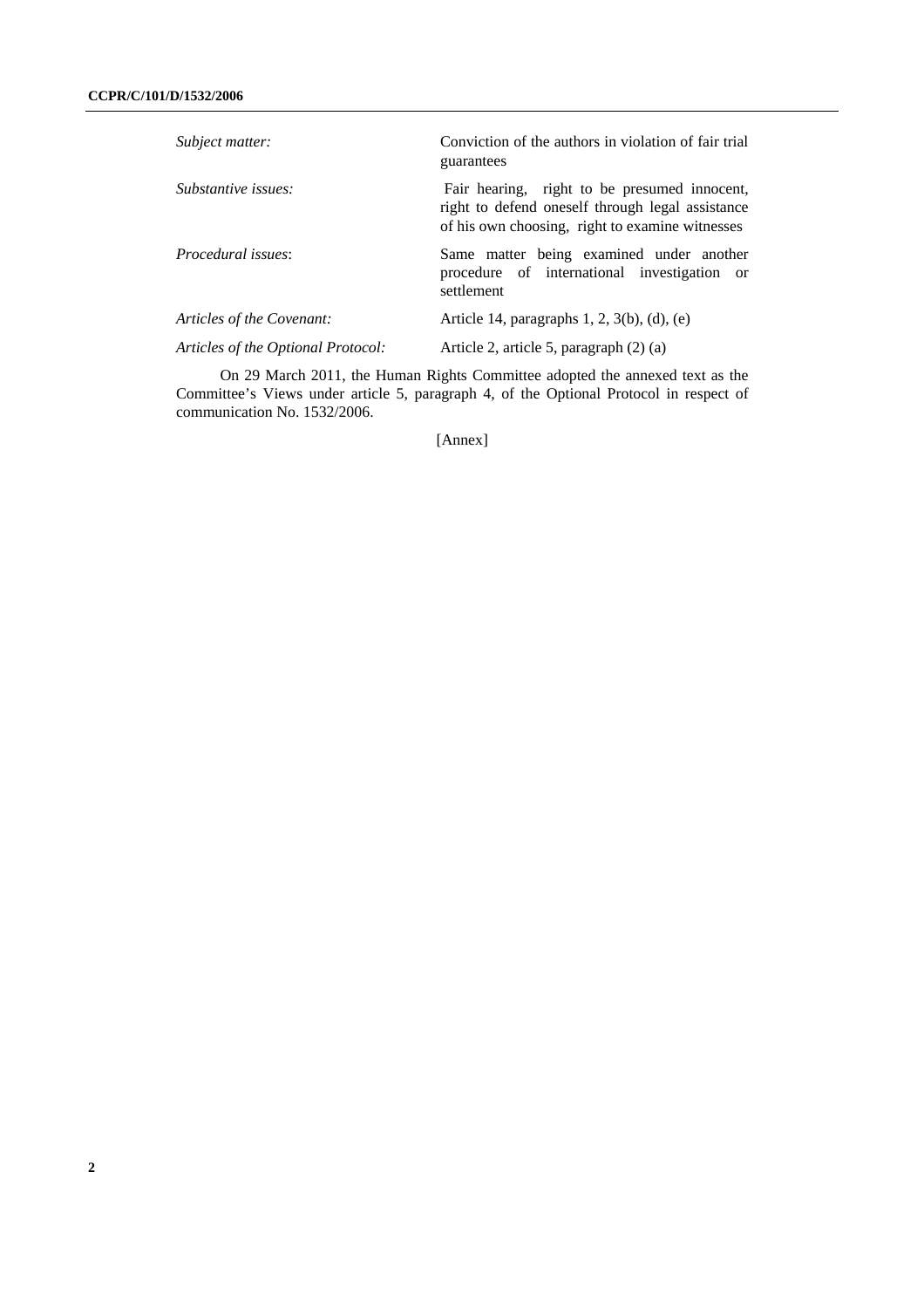# **Annex**

# **Views of the Human Rights Committee under article 5, paragraph 4, of the Optional Protocol to the International Covenant on Civil and Political rights (one hundredth and first session)**

concerning

### **Communication No. 1532/2006[\\*\\*](#page-2-0)**

| Submitted by:          | Roman Sedliar and Dmitry Lavrov<br>(not<br>represented by counsel) |
|------------------------|--------------------------------------------------------------------|
| Alleged victims:       | The authors                                                        |
| State party:           | Estonia                                                            |
| Date of communication: | 26 October 2005 (initial submission)                               |

The Human Rights Committee, established under article 28 of the International Covenant on Civil and Political Rights,

Meeting on 29 March 2011,

 Having concluded its consideration of communication No. 1532/2006, submitted to the Human Rights Committee by Mr. Roman Sedljar and Mr. Dmitry Lavrov, under the Optional Protocol to the International Covenant on Civil and Political Rights,

 Having taken into account all written information made available to it by the authors of the communication and the State party,

Adopts the following:

### **Views under article 5, paragraph 4, of the Optional Protocol**

1. The authors of the communication are Mr. Roman Sedljar, born in 1963, and Mr. Dmitry Lavrov, born in 1970, both Estonian citizens. They claim to be victims of violations by Estonia of articles 14, paragraphs 1, 2, 3 (b), 3 (d) and 3 (e) of the International Covenant on Civil and Political Rights. The Optional Protocol entered into force for Estonia on 21 January 1992. Mr. Sedljar is submitting the communication on his own behalf and on behalf of Mr. Lavrov, who has authorized Mr. Sedljar to represent him.

<span id="page-2-0"></span><sup>\*\*</sup> The following members of the Committee participated in the examination of the present communication: Mr. Lazhari Bouzid, Ms. Christine Chanet, Mr. Cornelis Flinterman, Mr. Yuji Iwasawa, Ms. Zonke Zanele Majodina, Ms. Iulia Antoanella Motoc, Mr. Gerald L. Neuman, Mr. Michael O'Flaherty, Mr. Rafael Rivas Posada, Sir Nigel Rodley, Mr. Fabian Omar Salvioli, Mr. Krister Thelin and Ms. Margo Waterval.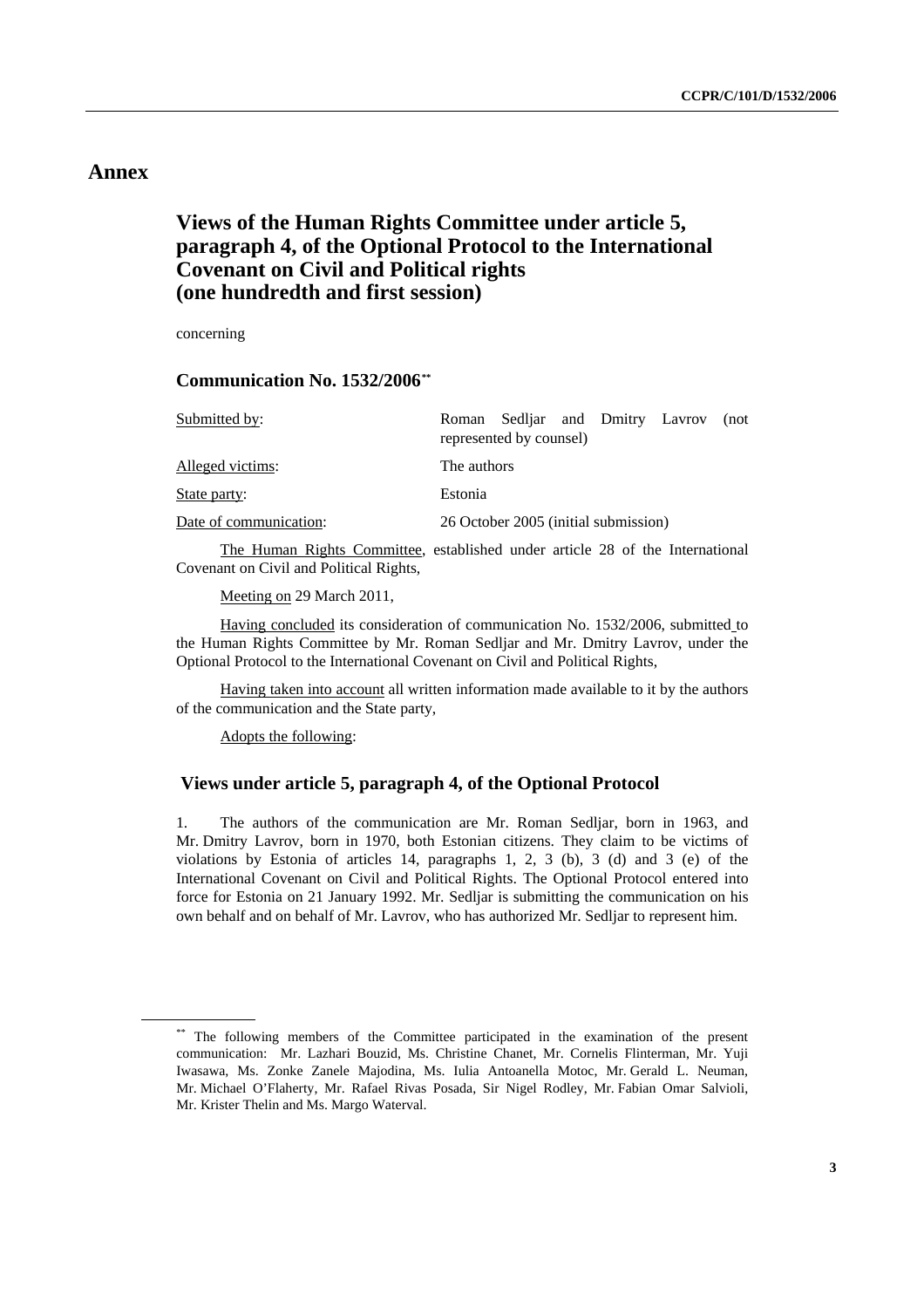#### **The facts as submitted by the authors**

2.1 The authors worked as hospital attendants in the psychiatric ward of the Charity Hospital of Narva-Joesuu. The most aggressive mentally sick patients resided in room No.52: Messr. V.G., P.K. and R.V. All of them were diagnosed with paranoid schizophrenia.

2.2 On 4 and 5 September 1999, the authors were on duty. Mr. Lavrov submits that he went home at approximately 19:00 on 5 September 1999. Between 20:00 and 21:00, the nurse on duty, Ms. M., asked Mr. Sedljar to check room No.52, because of the noise coming from inside. He discovered that there was a fight between Messr. V.G. and P.K... He threatened them that if they did not stop fighting he would call the police and they would be placed in isolation, whereupon they stopped fighting. Mr. Sedljar noticed that both men sustained light wounds as a result of the fight. He claims that this was the last time he entered room No.52. He attended to several other patients and around 23:00 went to sleep in the attendants' room. Early in the morning of 6 September 1999, the duty nurse discovered the dead body of Mr. V.G. lying on his bed. The same day, the body was taken to the Narva Hospital morgue and a post-mortem examination was carried out.

2.3 On 9 September 1999, Mr. Sedljar was dismissed from the Charity hospital on the basis of the Director's order for neglect of official duties causing the death of Mr. V.G. The next day, Mr. Lavrov resigned from the hospital on his own initiative.

2.4 On 18 October 1999, a Senior Inquiry Officer from the Sillamae Police charged the authors with causing the death of Mr. V.G. and summoned them to the police station on 20 October 1999. The authors went to the hospital early in the morning of 20 October 1999, to discuss the accusation with the hospital staff. Nurse M. told them that a policeman, one Mr. M., had interrogated her on 19 October 1999 and threatened her with considering her as an accomplice of the authors, should she refuse to sign the interrogation protocol drawn up by the investigating officer. She admitted to not having read the protocol she signed, since she did not have her glasses at hand.

2.5 On 20 October 1999, the authors went to the police station and were questioned. They were arrested as suspects the same day. On 29 October 1999, charges were formally brought against them. The investigation, led by the investigator Ms. V., continued until 5 June 2000. During that period, the authors filed numerous motions in which they requested: a) to be able to cross-examine the hospital patient Mr. R.V., whose testimony of 19 November 1999 was the main evidence against the authors; b) to have an assessment of the mental health of R.V. and his ability to act as a witness in the criminal case; and to add to the case file the medical history of Mr. P.K., who had a record of violent crimes but had never been convicted since he was mentally incapable of standing trial. These motions were all rejected on 24 May and 5 June 2000.

2.6 The authors submit that on 19 November 1999, the same day when the police was trying to obtain a testimony by "illegal means" from Mr. R.V., the latter was undergoing intensive treatment at Narva hospital, due to the exacerbation of his mental illness. According to relatives of Mr. R.V., he did not sign any testimony that day. Therefore, the authors submit that the protocol of the interrogation was falsified by the police, and hence "illegal". The authors filed motions related to this matter with the Ida-Virumaa Prosecutor's Office and the General Prosecutor's Office, which were all rejected. None of these motions were included in the authors' court case file. The authors filed a motion with the Yykhvi Administrative Court against the Narva hospital for its refusal to provide information on the above matter, but it was rejected. The subsequent appeals to the Tartus District Court and to the State Court on this issue were also rejected (final decision dated 28 March 2003).

2.7 The authors submit that investigator Ms. V., who was in charge of the investigation, had a direct interest in the outcome of their prosecution. In 1997, her husband worked as a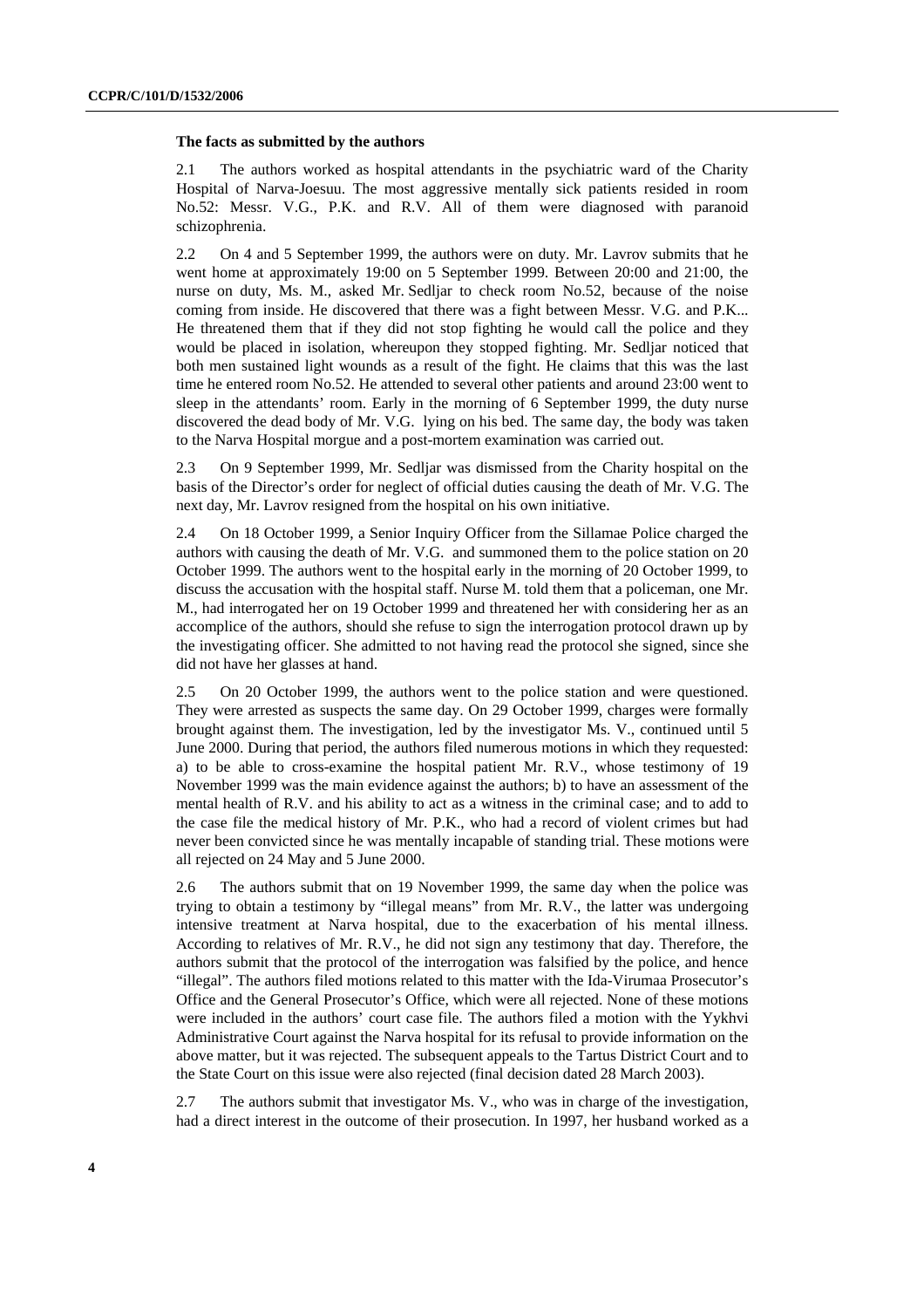lawyer in the City Housing Service 'Narva Elamuvaldus', which organized a "suspect" deal to appropriate an apartment owned by Mr. Lavrov. When the authors learnt about this deal and tried to take action, they themselves were charged with the offence of 'forcible assertion of private rights' and sentenced to fines. They appealed the fines to the second and third instance courts, but the sentences were upheld. After the 8 November 2000 murder verdict, Mr. Lavrov's property was confiscated.

2.8 On 15 June 2000, the authors' criminal case on the death of Mr. V.G. was sent to the Ida-Viru County court for consideration. On 22 June 2000, the authors filed motions in which they listed violations of the Criminal Procedure Code in their case, including the refusal to allow them to examine the medical expertise regarding Mr. R.V.'s sanity and his ability to be a witness in the criminal case and the refusal to allow them to question the psychiatrists who conducted his psychiatric evaluation. They also asked that a new investigation be conducted, given that investigator Ms V. had a direct interest in the outcome of the case. These motions were all unsuccessful.

2.9 On 1 October 2000, the authors learned that Mr. R.V. had been found dead on 9 September 2000 in an area some eight kilometers away from the psychiatric hospital in which he was interned at the time. The authors questioned the cause of his death, provided in the death certificate, which states that Mr. R.V. died of hypothermia, while according to the information of the meteorological service the air temperature on that date was  $+17^{\circ}$ C. The authors filed a request to the State Prosecutor's Office to investigate the circumstances of Mr. R.V.'s death but this request was refused. The refusal was unsuccessfully appealed through three court instances.

2.10 On 2 November 2000, the authors learned that the court hearing would be held the following day, and as a result, neither they, nor their state-appointed counsel, could prepare for the hearing. The authors' request to appoint the same counsel who had defended them during the pre-trial investigation was rejected by the court. During the trial the authors maintained that they were innocent and that Mr. V.G. died as a result of injuries inflicted on him by his roommate Mr. P.K. during a fight. On 8 November 2000, the authors were convicted of the premeditated murder of a mentally deranged person to 15 years of imprisonment by the Ida-Viru County Court, in accordance with article 101, paragraphs 2 and 7 of the Criminal Code.

2.11 The authors filed the same motions to the court of first instance as during the pretrial investigation, as well as a motion for calling a relative of Mr. R.V. as a witness, who could have confirmed that Mr. R.V. had not signed any testimony. All these motions were rejected by the court. From the beginning of the hearing, the court followed only the prosecutors' arguments.

2.12 The authors appealed their verdict to the Viru Court of Appeal. The authors submitted motions similar to the ones presented during the first instance trial. One of Mr. R.V.'s relatives, who could confirm that Mr. R.V. did not sign any testimony on 19 November 1999, volunteered to testify in front of the Viru Court of Appeal but was not given the opportunity to do so. The defense lawyer, hired by Mr. Lavrov's family, presented medical certificates confirming that Mr. R.V. underwent an intensive treatment at Narva hospital from 21 October until 30 November 1999 and could not have been physically interrogated at the police station on 19 November 1999, as indicated in the protocol of the interrogation. On 23 March 2001, the Viru Court of Appeal reduced the authors' sentence from 15 to 13 years of imprisonment, changing the qualification of the crime from 'premeditated murder' to 'murder'. On two occasions, (on 30 May and 20 June 2001), the Supreme Court denied the authors leave to appeal further.

2.13 Throughout the summer of 2001, the authors sent numerous complaints to the State Prosecutor's office, requesting the re-opening of their criminal case because of the forgery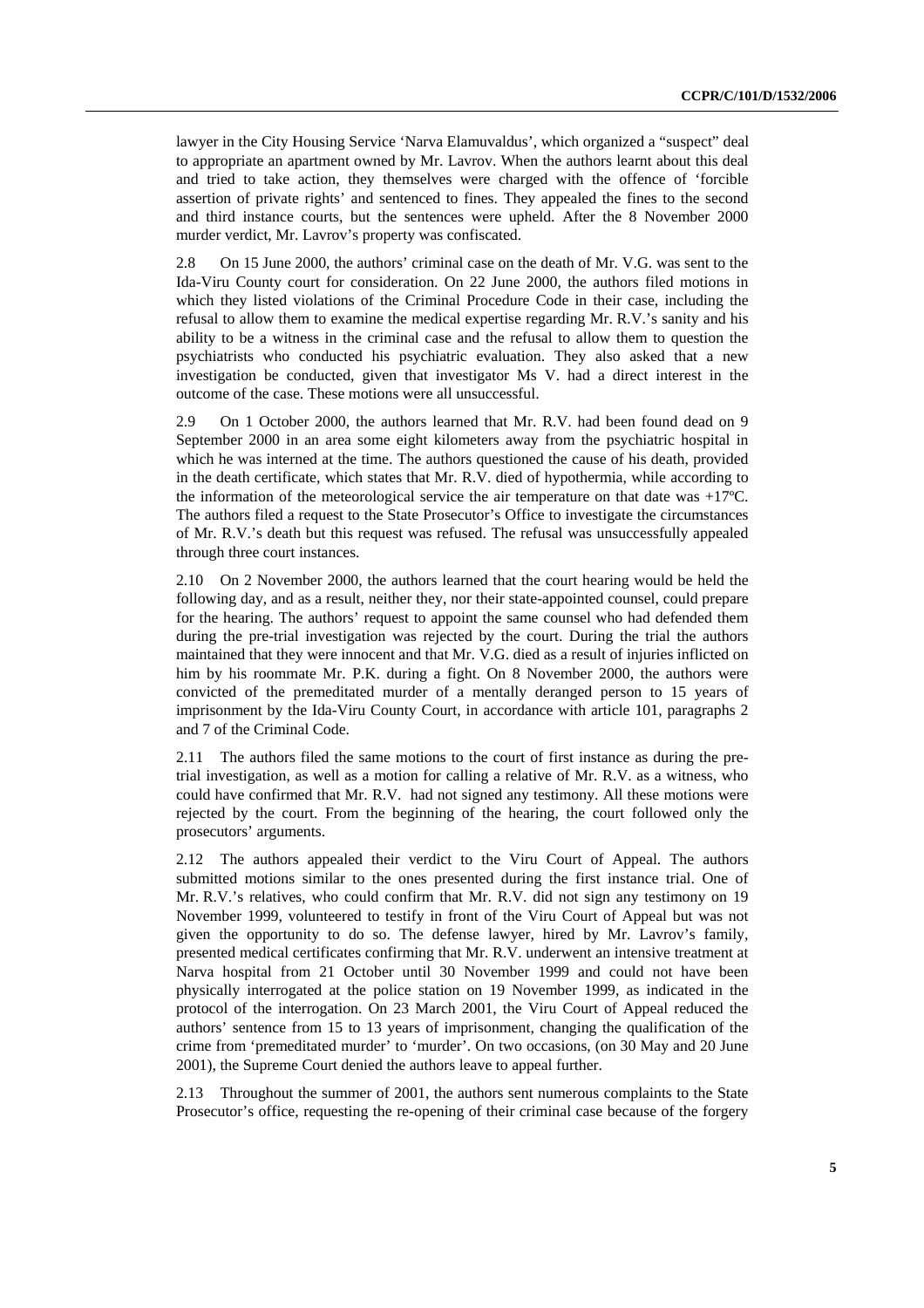of the interrogation protocol of 19 November 1999 and of a medical certificate on Mr. R.V.'s state of mental health of 31 December 1999. The State Prosecutor's office denied these requests. Its decision was unsuccessfully appealed through three court instances.

2.14 On 28 May 2004, the authors submitted another cassation appeal to the State Court requesting reconsideration of their criminal case due to newly discovered facts. This appeal was rejected on 9 June 2004.

2.15 In 2001, the authors filed submissions, based on the same facts as the present complaint, to the European Court for Human Rights (ECHR). On 11 March 2003, the ECHR found that neither complaint disclosed any violation of any rights under the Convention.

2.16 The authors contend that they have exhausted all available and effective domestic remedies.

#### **The complaint**

3.1 The authors claim to be victims of a violation by Estonia of article 14, paragraphs 1, 2, 3 (b), 3 (d) and 3 (e) of the Covenant.

3.2 The trial against them was not fair, and the courts were not impartial, in violation of article 14, paragraph 1 of the Covenant. They claim that the first instance court rejected their motion to be allowed to question the experts who conducted the psychiatric expertise of the main prosecution witness; that the first instance court rejected their motion to be allowed to question the expert who conducted the autopsy of the victim, an autopsy report which allegedly contained inconsistencies; and that they were refused the opportunity to question the main prosecution witness. They also submit that their motion to recuse the investigator Ms V., (who had a personal interest in their conviction), and to appoint another investigator was rejected. Further, they maintain that their motions to correct the court records, which presented incorrect testimonies of some witnesses, were rejected.

3.3 The authors were informed of the date of the court hearing only one day in advance, which did not allow them or their attorneys, appointed *ex officio*, to properly prepare for the trial. That was aggravated by the fact that the authors did not have funds to hire their own attorneys, and the attorneys appointed by the court were changing all the time and did not provide them with adequate legal assistance. The authors' request to be represented in court by the attorneys that were assisting them during the pre-trial investigation, and who were somewhat familiar with the case, was also rejected. This led to a violation of their rights under article 14, paragraphs 3 (b) and (d) of the Covenant.

3.4 The second instance court also ignored their motions, identical to the ones made during the first instance trial, and had the same "accusative tendency" as the first instance, literally adopting the position of the investigation and prosecution.

3.5 The authors submit that two months before the first instance trial, press articles appeared quoting the investigator and referring to them as guilty. Those articles could have influenced the court's decision. During the second instance trial numerous publications, accusing them of murder also appeared in the press. These facts constitute a violation of their rights under article 14, paragraph 2 of the Covenant.

3.6 The authors submit that they were not afforded the opportunity to call a witness who could have confirmed that the protocol of the interrogation of Mr. R.V. was false. This refusal violated their rights under article 14, paragraph 3 (e). They attached copy of the trial transcript of the first instance court, in which it is indicated that the Court refused to hear the witnesses proposed by the authors because their testimonies would not have been significant to establish the truth.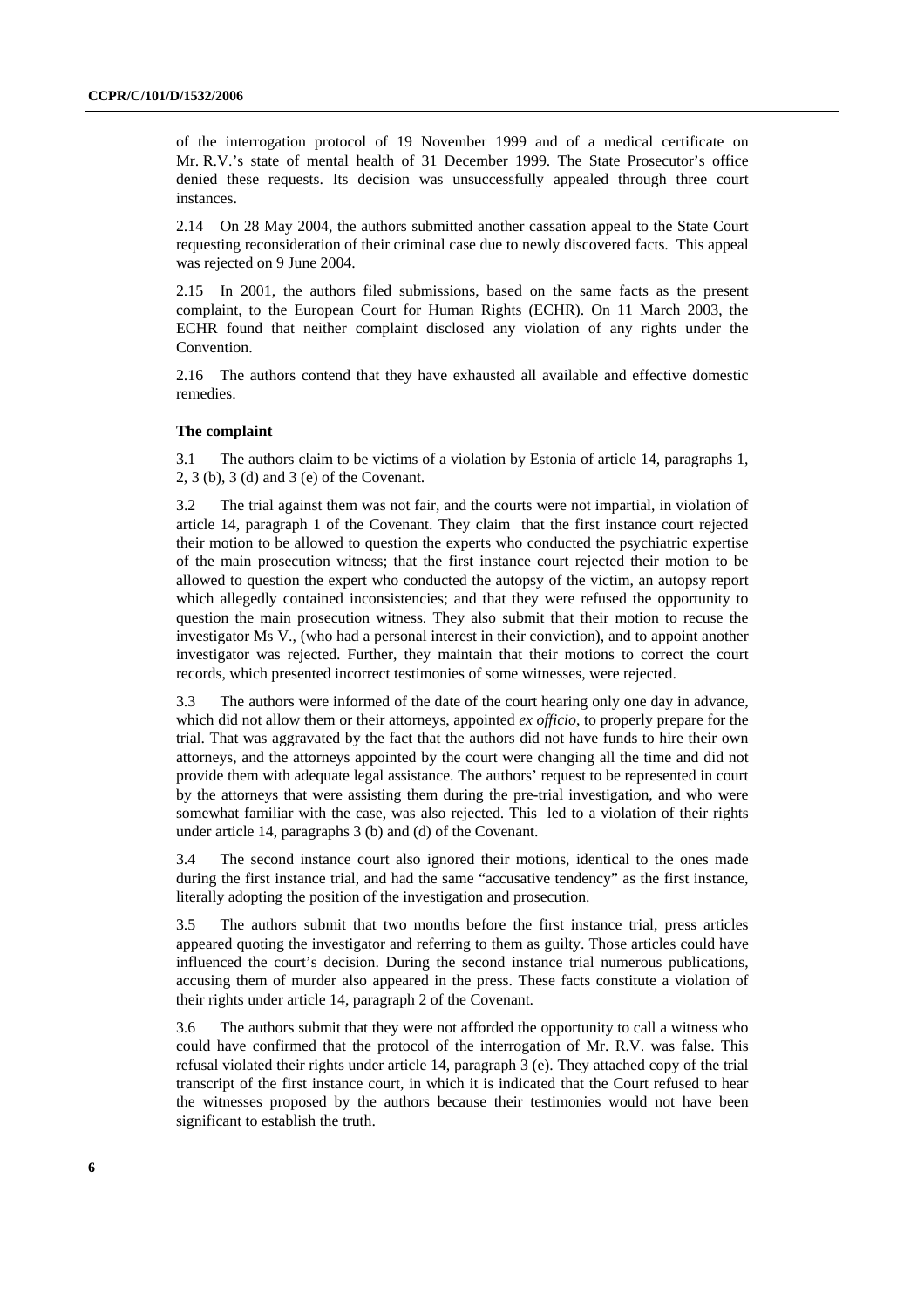#### **State party's observations on admissibility and merits**

4.1 On 26 January 2007, the State party requested the Committee to declare the communication inadmissible under article 5, paragraph (2) (a) of the Optional Protocol, since an identical complaint had been reviewed and rejected by the European Court for Human Rights (ECHR). On 28 May 2007, the State party reiterated its request that the Committee should declare the communication inadmissible. Alternatively, the Committee should conclude that there is no violation of any of the articles of the Covenant.

4.2 As to the facts, the State party submits that the authors were convicted of having killed, while working as orderlies in the psychiatric ward at the Charity Hospital of Narva-Joesuu, on 5 September 1999, a mentally disabled patient, Mr. V.G., driven by "hooliganism" and in a particularly cruel manner, thus committing a criminal offence under article 101, paragraphs 2 and 7 of the Criminal Code. They were sentenced to 15 years of imprisonment by the Ida-Viru County Court. Mr. V.G. had insulted the authors earlier that day. In the evening, intoxicated, the authors entered the room and beat Mr. V.G. intentionally, hit him against the floor and the radiator and trampled over him. In the morning of 6 September 1999, he was discovered dead in his room. The autopsy revealed that he had injuries to vital parts of the body, such as internal traumas of the skull, chest and stomach, which caused massive internal bleeding.

4.3 During the pre-trial investigation the authors had state-appointed lawyers, who participated in the proceedings from the moment when the authors were declared as suspects, participated in all procedural actions and at the end of the investigation were familiar with all the materials of the criminal case. During the first instance trial the authors were represented by court appointed lawyers. At the first hearing they requested to be defended by the same lawyers who represented them during the investigation, but the court dismissed their request. The authors denied their guilt throughout the proceedings.

4.4 The Court interviewed the defendants and eleven witnesses and examined written evidence, including the statement given by R.V. on 19 October 1999 and the report on his psychiatric examination. According to this report, he did not suffer from acute mental disturbances during the examination and at the time of the killing, his memory was not distorted and he was able to explain correctly what he saw and heard. The court also examined the report on the psychiatric examination of P.K., according to which his mental condition excluded the possibility of verbal contact and he was not able to tell what he saw or heard. All the witnesses who knew V.G. and P.K. explained that V.G. was the most aggressive one and it was unlikely that P.K. had been able to beat V.G. so seriously without receiving any serious injuries himself.

4.5 The authors appealed the verdict before the Viru Court of Appeal, claiming that they were innocent, that the testimony of R.V. should not be taken into account and that the case against them was fabricated by a biased investigator. The defendants and their defence counsels were present at the second instance hearings, which took place on 10 January, 29 January, 14 March and 21-22 March 2001. Mr. Lavrov was defended by a lawyer of his own choice, Mr. Sedljar by a state-appointed counsel. On 23 March 2001, the Court of Appeal annulled the part of the verdict that concerned the conviction of the authors for "manslaughter driven by hooliganism" and reduced their sentences to 13 years of imprisonment. The Court of Appeal reviewed the authors request (dated 21 March 2001) to amend the minutes of the hearings, introduced some of the corrections requested by them and rejected others.

4.6 The Court of Appeal concluded that the decision of the County Court had been legal and justified, and was based on statements of six witnesses, including R.V.. The Court of Appeal reviewed the witnesses statements once again and reached the conclusion that such statements disproved the authors' version of the events, i.e. that V.G. had been beaten by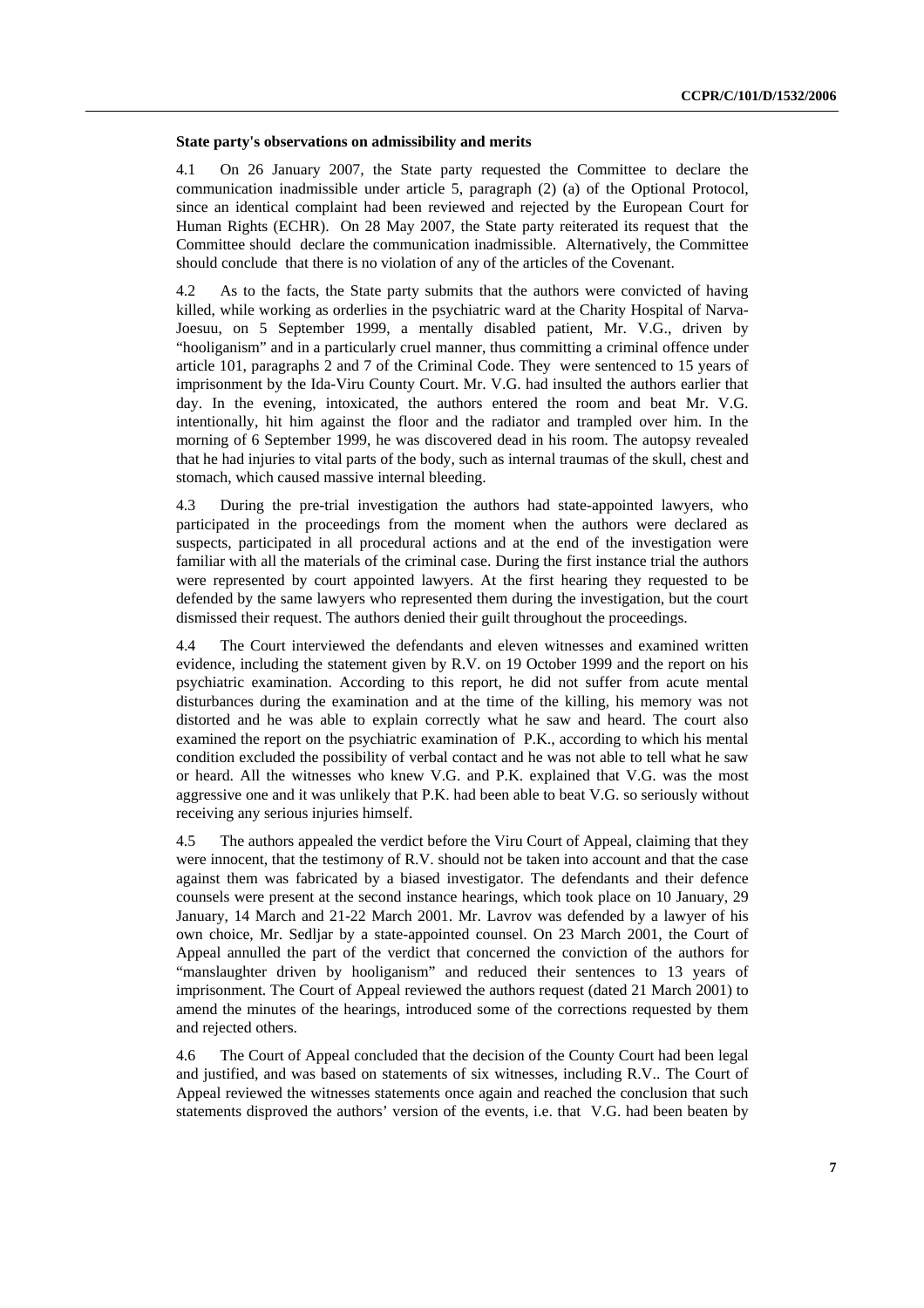P.K.. The Court of Appeal agreed with the County Court conclusions that the psychiatric expert assessment made in respect of R.V. provided a basis to use his statements as evidence. It also found that the nature and location of V.G.'s injuries described in the forensic report coincided with R.V. statements about the beatings by the authors.

4.7 According to the Court of Appeal, the authors' claim that the investigator had been biased were not proved. This claim was only made in the appeal. Prior to that, there had been no request for removal of the investigator. Furthermore, the authors claimed that the Criminal Procedure Code was violated, but did not specify which particular rule the investigator and the County Court allegedly violated.

4.8 On 23 March 2001, the authors appealed the second instance decision to the Supreme Court, which on 30 May 2001 denied them leave to appeal. In 2004 Mr. Sedljar filed an additional request to the Supreme Court to reopen proceedings, because in his opinion new facts had been found. On 9 June 2004, the Supreme Court decided that the request for review was manifestly unfounded and dismissed it.

4.9 Mr. Sedljar filed an application for the initiation of criminal proceedings against the investigator in connection with his conviction on the basis of fabricated evidence. The application was reviewed by the Public Prosecutor's office, the administrative court and the Court of Appeal, all of which considered it unfounded and rejected it. The Supreme Court decided that the author's appeal against that decision should not be granted leave to appeal.

4.10 On the admissibility of the communication, the State party submits that the ECHR had reviewed the same matter and, on 11 March 2003, declared the authors' applications inadmissible, since they did not indicate any breach of applicants' rights and freedoms protected under the European Convention. The State party notes that the applications were reviewed and rejected by the ECHR not only on procedural grounds, but on the merits. The State party maintains that the communication should be declared inadmissible, in accordance with article 5, paragraph 2 (a) of the Optional Protocol, on the grounds that another international body has examined the complaint on its merits. The State party submits that it would be "particularly unfortunate", if the Committee started to review a communication in which the EHCR did not find any violations of article 6 of the European Convention, which is substantively analogous to article 14 of the Covenant. The State party also submits that even if the Committee does not declare the application inadmissible on the above ground, it should take into account the conclusions of the ECHR and should reject the communication on its merits in order to avoid the emergence of double standards and the weakening of human rights protection.

4.11 The communication should be declared inadmissible, as it constitutes an abuse of the right to submit communications under article 3 of the Optional Protocol, in view of the time elapsed since the exhaustion of domestic remedies. The criminal proceedings ended with the refusal of the Supreme Court to grant leave to their appeals in cassation on 30 May 2001, and their first communication to the Committee was submitted on 26 October 2005. The State party maintains that a communication should be submitted within a reasonable time as of the exhaustion of domestic remedies and that four and a half years can not be considered a reasonable time. The authors have not justified in any way why the submission of the communication took so long and they have not claimed that there had been any exceptional difficulties or obstacles that prevented them from submitting the communication within a reasonable timeframe.

4.12 The authors have not raised before any domestic court or other body the issue that the press coverage in their case adversely affected the procedures before the courts. Accordingly, this claim should be declared inadmissible on the ground of non-exhaustion of the domestic remedies.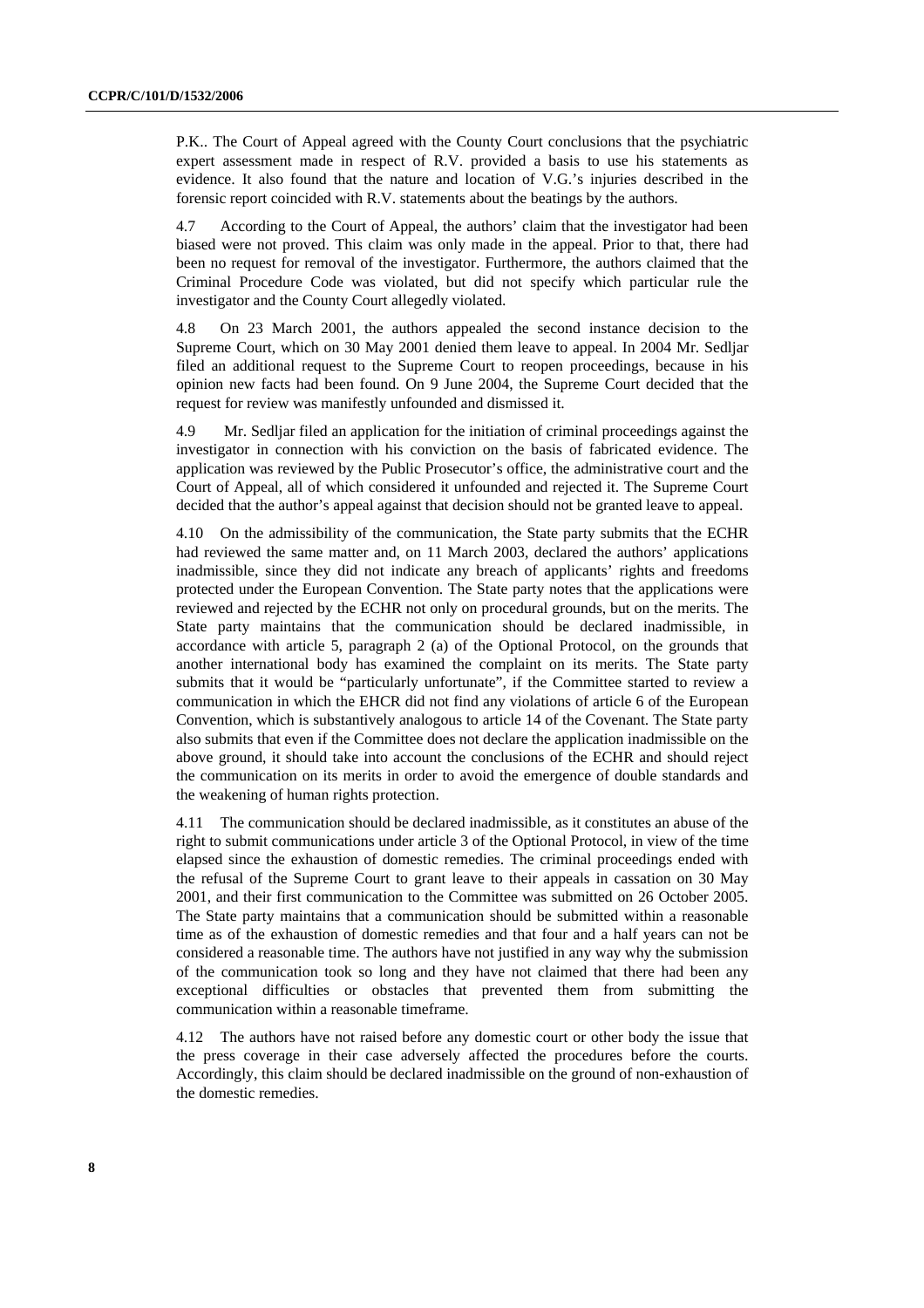4.13 The State party notes, that the authors are in effect attempting to challenge decisions handed down by the domestic courts in front of the Human Rights Committee and that the latter can not grant their requests, because it lacks the competence to annul or amend decisions made by the domestic courts. The State party refers to the Committee's jurisdiction stating that it is not a "fourth instance" competent to reevaluate findings of fact or review the application of domestic legislation. The State party maintains that in the instant case domestic courts dealt with the charges of manslaughter under aggravated circumstances that were brought against the authors and came to the conclusion that the guilt of the authors in respect of the acts they were accused of were proven beyond a reasonable doubt. The State party also refers to the case law of the Committee, according to which a mere disagreement of the author with the outcome of the court's decision is not sufficient to bring the issue within the scope of article 14 of the Covenant.

4.14 The State party makes reference to the Committee's jurisprudence according to which it is generally not for the Committee but for the courts of the State parties to evaluate the facts and evidence in a specific case, unless it can be ascertained that the evaluation was clearly arbitrary or amounted to a denial of justice. Further, it states that it is not for the Committee to review the interpretation of domestic law by the national courts. In the present case the County court ascertained all the facts after having examined all the evidence, and concluded that the authors were guilty of the offence they were charged with. The second instance court reviewed the appeals of the authors and their arguments, as well as the application of the law and concluded that the County court had correctly evaluated the evidence, but found and corrected certain shortcoming in the application of the law. The State party notes that the Court of Appeal is competent to verify within the scope of the appeal all the facts of the case, and to examine the matter on its substance. The judges are not bound by the facts as ascertained by the first instance court, but they verify issues of evidence themselves.

4.15 The State party submits that the verdict was not reached based on any one single piece of evidence (i.e. the statement of the mentally ill witness, who died prior to the trial), but on the entire body of evidence presented to the court.

4.16 Both during the pre-trial investigation and the court proceedings, both authors had been ensured the participation of a defence lawyer. During the pre-trial investigation and the first instance proceedings the lawyers were appointed by the state. There are no facts to demonstrate that the lawyers were incompetent or not familiar with the proceedings. They actively defended their clients, filed requests, supported the views and positions of their clients, expressed opinions about the questions that arose during the hearings, made detailed and legally well justified statements. The only complaint that the authors made, (a request to be represented by the same lawyers they had during the investigation), was at the start of the first instance hearing, before the defence counsels could even begin their work. During the court hearing they made no other complaints concerning the unsuitability of the defence counsels. Moreover, they had the opportunity to choose their own lawyers, if they did not wish to have state appointed lawyers. Further, the authors have not filed any complaints to the Bar or its Court of Honour in connection with the alleged incompetence of the lawyers. Lastly, during the second instance proceedings Mr. Lavrov was represented by a lawyer of his own choice, while Mr. Sedljar was represented by a state appointed lawyer.

<span id="page-8-0"></span><sup>&</sup>lt;sup>1</sup> The State party submits that it is important that a person's conviction is not based on an occasional piece of evidence and makes reference to cases where the Committee found communications inadmissible for non-substantiation as the authors challenged expert reports but not the rest of the evidence (communications 1329/2004 and 1330/2004, *Perez Munuera and Hernandez Mateo* v. *Spain*, para 6.4.)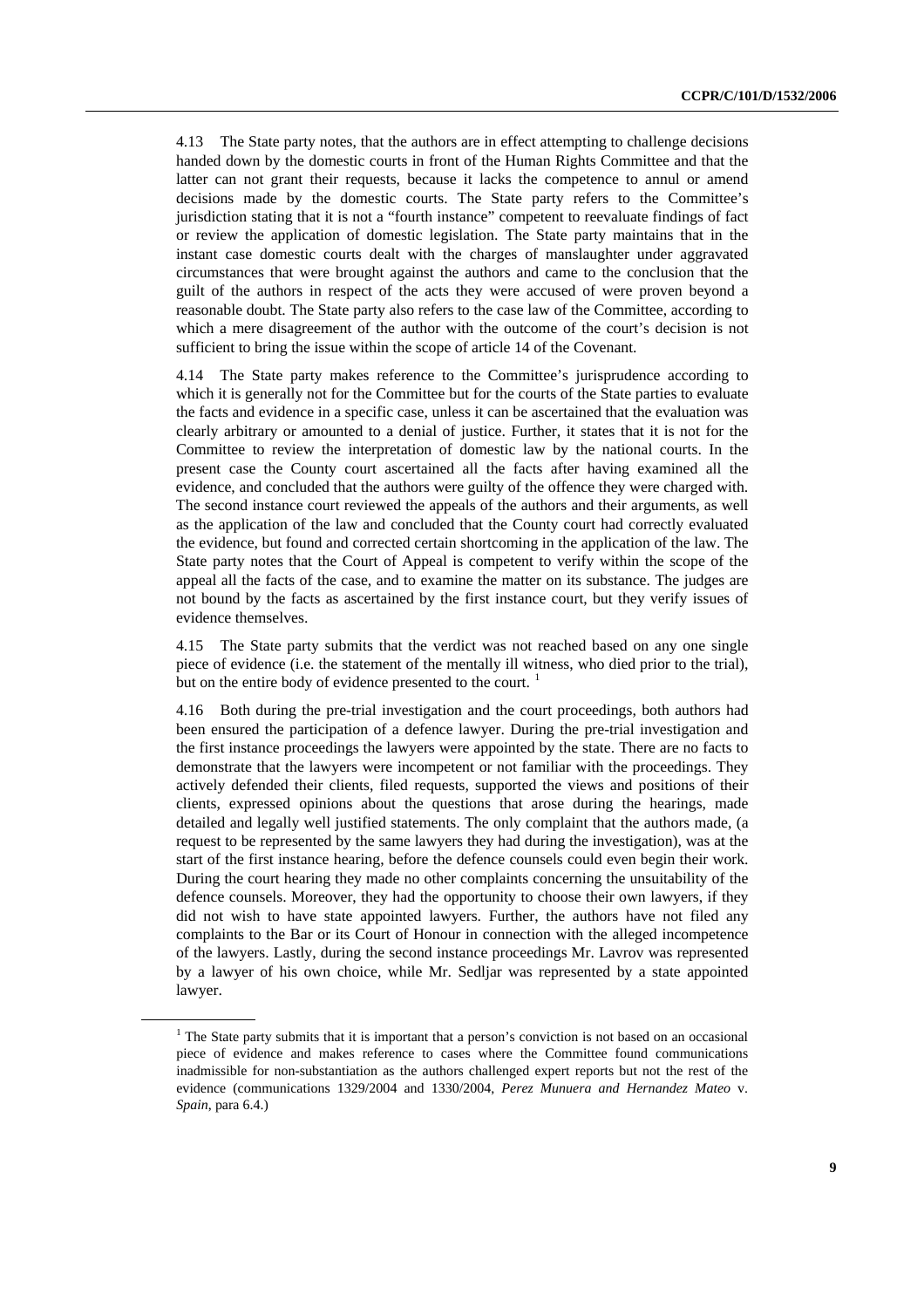4.17 The State party reiterates that the authors received a fair trial at all instances and that they have been provided with the guarantees under article 14, paragraph 5, namely that everyone convicted of a crime shall have the right to his conviction and sentence being reviewed by a higher tribunal according to law. The State party maintains that the Covenant does not require that it should provide any other possibilities for challenging one's conviction and punishment. Nevertheless, the authors had the opportunity to file a cassation appeal to the Supreme Court and also made use of extraordinary legal remedies by filing requests for review of the case based on new evidence and for the amendment of court errors. The Supreme Court could not find errors in the work of the lower courts, nor did it find new evidence. The State party submits that there is no ground for the Committee to reach a different conclusion than that reached by the domestic courts.

#### **Authors' comments and further submissions**

5.1 On 22 March 2007, the authors submit that the State party has ignored the violations of the law committed against them, as described in their original communication. They reiterate that the investigative and judicial processes were "accusatory" in nature; that the investigation never explored any other line of investigation than the accusation against them; that the courts refused to question witnesses that could have proven their innocence; and that the court accepted the testimony of a mentally ill individual who was undergoing treatment for an acute phase of his illness. The authors also reiterate that they were deprived of effective legal defence and of fair trial.

5.2 The authors submit that they lost their cases before the ECHR because they were unrepresented, did not have money to hire an attorney and lacked legal knowledge to present their cases sufficiently well themselves. They maintain that they are not trying to appeal the ECHR decision before the Human Rights Committee, but are submitting an independent communication to a different international mechanism. They also state that when presenting their cases to the ECHR they lacked some documents related to the case, which they are now presenting to the Committee.

5.3 On 3 November 2007, the authors reiterate that the trial against them was unfair and illegal, since it was based on "artificially created" materials. They maintain that the protocol of the interrogation of the main witness Mr. R.V., dated 19 November 1999, was written by the investigator Ms V. in the police station, while Mr. R.V. was undergoing medical treatment in a mental hospital in Narva. They point out that doctors and other personnel in the hospital were not aware of Mr. R.V. being questioned at any time during his stay in Narva, which lasted from 20 October to 30 November 1999. They also maintain that the medical expertise of the mental condition of Mr. R.V. is also "artificially created" evidence of their guilt, since: it lacks a date of the expertise, (which is required by law); it states that the last stay of Mr. R.V. in the Narva psychiatric hospital was between 24 May 1999 and 9 June 1999, while in reality he was again hospitalized between 20 October and 30 November 1999; and the exact diagnosis of Mr. R.V. is not mentioned. The first instance court intentionally amended the testimony of some of the witnesses and refused to correct the court record, following the authors' request. They reiterate that they were refused the opportunity to cross examine Mr. R.V., and that the second instance court refused to summon nurse Ms. M., whose testimony according was misrepresented by the first instance court. The second instance court refused to call witnesses and to allow them to question the doctors who conducted the psychiatric expertise on Mr. R.V..

5.4 The authors explain the four and a half years delay in submitting their communication to the Committee by the fact that they first attempted to address a petition to the ECHR and were waiting for the outcome of that procedure. Furthermore, the first author had tried, in 2004, to reopen the case within the State party by petitioning the State court to review the case based on new evidence and the Prosecutor's office to start an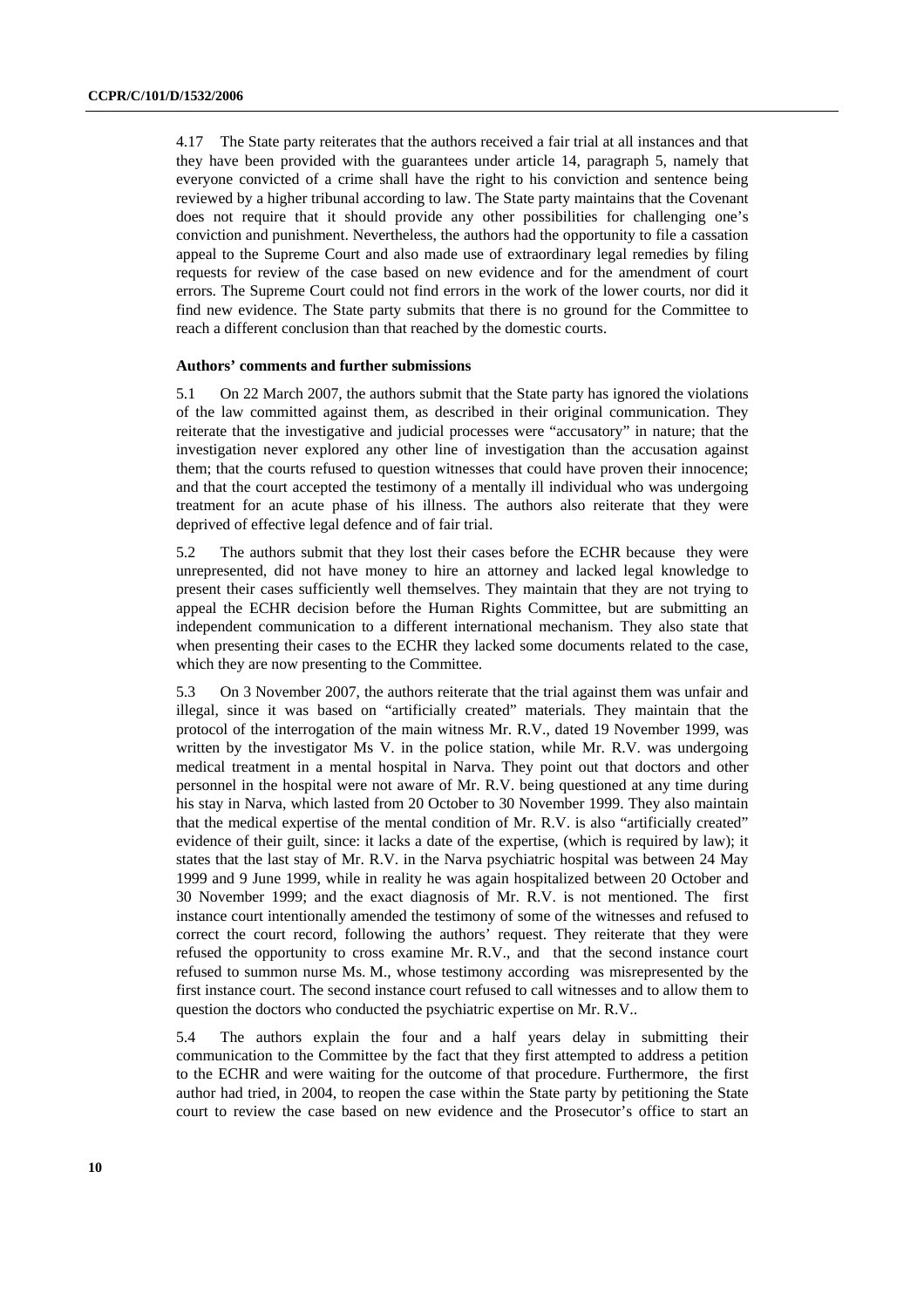investigation into the false evidence used against them by the investigator. Once these avenues proved unsuccessful, the authors addressed their complaint to the Human Rights Committee.

5.5 On 29 July 2008, the authors submit that they were released on probation, (respectively on 27 June 2008 and on 25 July 2008), with a probation term until 20 October 2012. On 7 November 2008, the authors submit that they wish to maintain their communication to the Human Rights Committee. On 13 February 2010, the authors submit that two of the judges who participated in the adjudication of their case had been arrested on corruption charges. One of the judges, Mr. M.K. , (who had participated in the second instance court panel in the author's case), had been convicted on 18 January 2010. The other, Mr. Y.S., (who had participated in the first instance trial in the authors' case), pleabargained with the prosecutors' office and took an early retirement. Prior to both court instances State appointed lawyers told them that the above judges were requesting money in exchange of non-guilty verdicts. Since the authors did not have money and considered themselves innocent, they refused these offers. They did not complain regarding these requests, since they were in jail and did not have any evidence of such proposals.

### **Issues and proceedings before the Committee**

#### *Consideration of admissibility*

6.1 Before considering any claims contained in a communication, the Human Rights Committee must, in accordance with article 93 of its rules of procedure, decide whether or not it is admissible under the Optional Protocol to the Covenant.

6.2 The Committee notes the State party's challenge to the admissibility of the communication on the ground that the ECHR has reviewed the same matter and, on 11 March 2003, declared the authors' applications inadmissible, since they "did not indicate any breach of applicants' rights and freedoms protected under the European Convention". The Committee, however, observes that the State party has not entered a reservation concerning article 5, paragraph 2 (a) of the Optional Protocol to the effect that the competence of the Committee shall not apply to communications which have already been examined by the ECHR. The communication is presently not being considered by the ECHR or examined under another procedure of international investigation or settlement, and the Committee, therefore, considers that it is not precluded under article 5, paragraph 2 (a), of the Optional Protocol from considering the communication.

6.3 The Committee also notes the State party's contention regarding the abuse of the right to submit a communication in view of the time elapsed from the final exhaustion of domestic remedies, i.e. four and a half years. Two years and 7 months elapsed since ECHR declared the case inadmissible. The Committee observes that the Optional Protocol does not establish any deadline for the submission of communications, and that in the circumstances of the instant case the Committee does not consider the delay to amount to an abuse of the right of submission.

6.4 The Committee notes the authors' claim under article 14, paragraph 2 of the Covenant that, before and during the first and second instance trials, articles were published portraying them as guilty and quoting the investigator, which could have influenced the courts' decisions. However, the Committee observes that this claim does not appear to have been raised at any point in the domestic proceedings. This part of the communication is accordingly inadmissible for failure to exhaust all domestic remedies in accordance with article 5, paragraph 2(b) of the Optional Protocol.

6.5 The Committee notes the authors' claim that they were informed of the date of the court hearing only one day in advance, which did not allow them or their attorneys,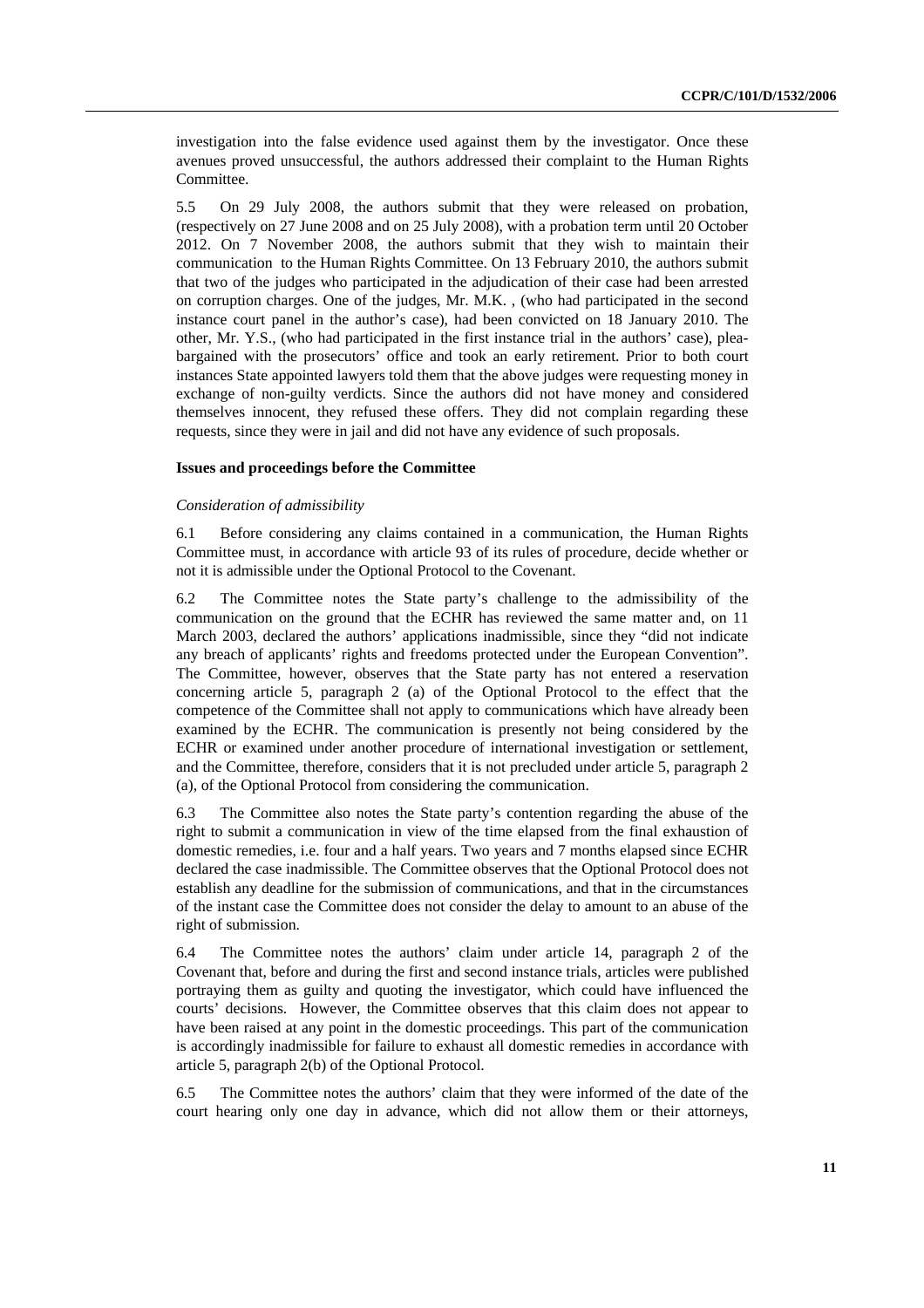appointed *ex officio*, to properly prepare for the trial. The Committee also notes their claims that the attorneys appointed to represent them in court did not provide them with adequate legal assistance and that their request to be represented in court by the attorneys that were assisting them during the pre-trial investigation was rejected, which led to a violation of their rights under article 14, paragraphs 3 (b) and (d) of the Covenant. However, the Committee observes that, according to the documents contained in the file, the authors did not raise such complaints before the second instance court. This part of the communication is accordingly inadmissible for failure to exhaust domestic remedies, in accordance with article 5, paragraph 2(b) of the Optional Protocol.

6.6 The Committee notes the information submitted by the authors that two of the judges who participated in the adjudication of their cases were later arrested on corruption related charges and that one of them was convicted. The Committee observes that the authors have not presented any information that the arrests were in any way related to their particular case. The Committee also notes the authors' submission that "state appointed lawyers" requested money from them allegedly on behalf of the judges in order to secure a non-guilty verdict. The Committee, however, observes that, according to their own submission, the authors never attempted to complain to any national authority in relation to this claim, neither before their conviction nor after their conditional release from prison. This part of the communication is accordingly inadmissible for failure to exhaust all domestic remedies in accordance with article 5, paragraph 2 (b) of the Optional Protocol.

6.7 The Committee considers that the authors' claims under article 14, paragraphs 1 and 3 (e) have been sufficiently substantiated, for purposes of admissibility, declares them admissible and proceeds to their examination on their merits.

### *Consideration of the merits*

7.1 The Human Rights Committee has considered the present communication in the light of all the information made available to it by the parties, as provided for under article 5, paragraph 1, of the Optional Protocol.

7.2 The authors claim that their rights under article 14, paragraphs 1 and  $3(e)$  have been violated on the grounds mainly that the courts rejected their request to question the expert who conducted the psychiatric evaluation of Mr. R.V., the expert who carried out the autopsy of the victim and the relative of Mr. R.V. who could testify on the statement made by Mr. R.V. before his death. Furthermore, their motion to recuse the investigator was also rejected. The Committee notes the State party's observations in this regard, in particular the fact that the Courts took their decision to convict the authors after hearing eleven witnesses and examining written evidence.

7.3 The Committee observes that the authors' claim relate primarily to the evaluation of facts and evidence by the State party's courts. The Committee recalls its jurisprudence in this respect and reiterates that, generally speaking, it is for the relevant domestic courts to evaluate facts and evidence, unless their evaluation is manifestly arbitrary or amounts to a denial of justice.<sup>[2](#page-11-0)</sup> It also recalls its General Comment No. 32, according to which paragraph 3 (e) does not provide an unlimited right to obtain the attendance of any witness requested by the accused or their counsel, but only a right to have witnesses admitted that are relevant for the defence.<sup>[3](#page-11-1)</sup> On the basis of the materials before it, the Committee considers that the

<span id="page-11-0"></span><sup>2</sup> See, for example, communication No. 1212/2003, *Lanzarote* v*. Spain*, decision of inadmissibility of 25 July 2006, para. 6.3; communication No. 1616/2007, *Manzano* v. *Colombia*, decision of inadmissibility of 19 March 2010, para. 6.4.

<span id="page-11-1"></span><sup>&</sup>lt;sup>3</sup> General Comment No. 32 on Article 14: Right to equality before courts and tribunals and to a fair trial, CCPR/C/GC/32, para. 39.